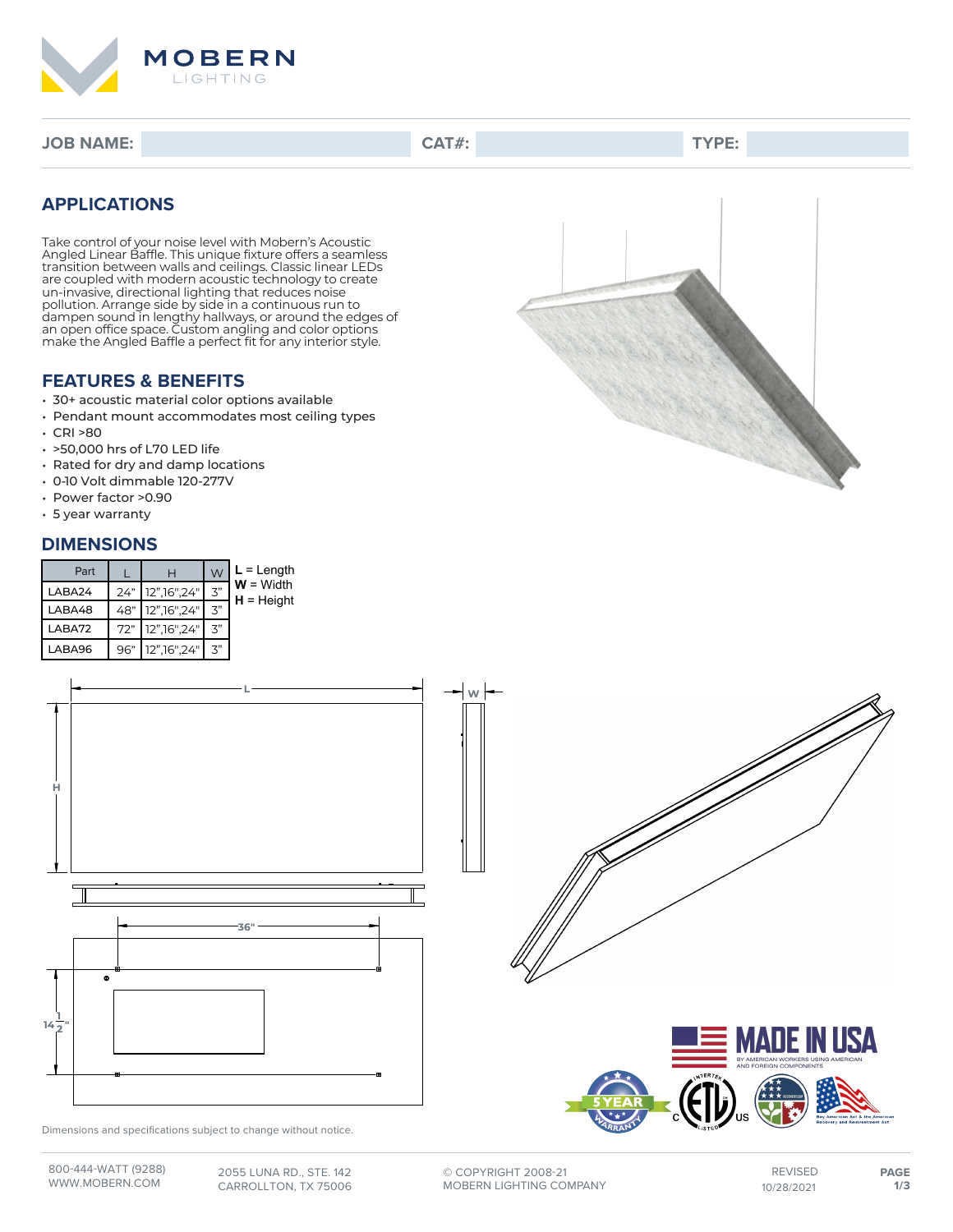

# **Adjustable Acoustic Baffle**

**Angled LED Pendant Mount Acoustic Linear Baffle**

**JOB NAME: CAT#: TYPE:**

**ORDERING**

EXAMPLE: AALB 24 16 LED 13 DMV A44 30K

| <b>AALB</b> |                                                  |                                     | LED        |                        |                                 |                                                                   |                                                        |                  |                                              |                   |                         |
|-------------|--------------------------------------------------|-------------------------------------|------------|------------------------|---------------------------------|-------------------------------------------------------------------|--------------------------------------------------------|------------------|----------------------------------------------|-------------------|-------------------------|
| 1. SERIES   | 2. LENGTH                                        | 3. HEIGHT                           | 4. GEAR    | <b>5. DISTRIBUTION</b> |                                 | <b>6. WATTAGE/LUMENS</b>                                          |                                                        | 7. DRIVER        |                                              | 8. FLAIR $A^2$    |                         |
| <b>AALB</b> | 24"<br>24<br>48"<br>48<br>72"<br>72<br>96"<br>96 | 12"<br>12<br>76"<br>16<br>24"<br>24 | <b>LED</b> | Blank<br>U             | Downlight<br>(stat.)<br>Uplight | Downlight or Uplight Only<br>24 in.<br>12 Watts 1320 Lumens<br>12 |                                                        | <b>DMV</b>       | 120-277V<br>Multivolt<br>$0-10V$<br>Dimmable | A44<br>A19<br>A11 | Ivory<br>Denim<br>Steel |
|             |                                                  |                                     |            |                        |                                 | 24<br>24                                                          | 24 Watts 2640 Lumens<br>48 in.<br>24 Watts 2640 Lumens | D <sub>120</sub> | Triac Dimming<br>120VAC                      |                   |                         |
|             |                                                  |                                     |            |                        |                                 | 48<br>36                                                          | 48 Watts 5280 Lumens<br>72 in.<br>36 Watts 3960 Lumens |                  |                                              |                   |                         |
|             |                                                  |                                     |            |                        |                                 | 72                                                                | 72 Watts 7920 Lumens<br>96 in.                         |                  |                                              |                   |                         |
|             |                                                  |                                     |            |                        |                                 | 52<br>96                                                          | 52 Watts 5720 Lumens<br>96 Watts 10560 Lumens          |                  |                                              |                   |                         |

| <b>9. MATERIAL CLASS</b><br><b>10. CRI</b> |         |          | <b>11. COLOR TEMP</b> |    | 12. EM (O) <sup>5</sup> | 13. HANGING KIT (O) <sup>5</sup> |                     |                   |                                    |
|--------------------------------------------|---------|----------|-----------------------|----|-------------------------|----------------------------------|---------------------|-------------------|------------------------------------|
| Blank                                      | Class B | Blank 80 |                       | 30 | 3000K                   | EM I                             | Emergency           | HC612WH           | Cable kit with 12' cable & 5 wires |
| А                                          | Class A | 9        | 90                    | 35 | 3500K                   |                                  | Battery             |                   | power feed/cable incl., clear cord |
|                                            |         |          |                       | 40 | 4000K                   |                                  | Backup <sup>3</sup> |                   | and white canopy                   |
|                                            |         |          |                       | 50 | 5000K                   |                                  |                     | <b>HC612WHNPF</b> | Cable kit with 12' cable & white   |
|                                            |         |          |                       |    |                         |                                  |                     |                   | canopy, non power feed             |

Dimensions and specifications subject to change without notice.